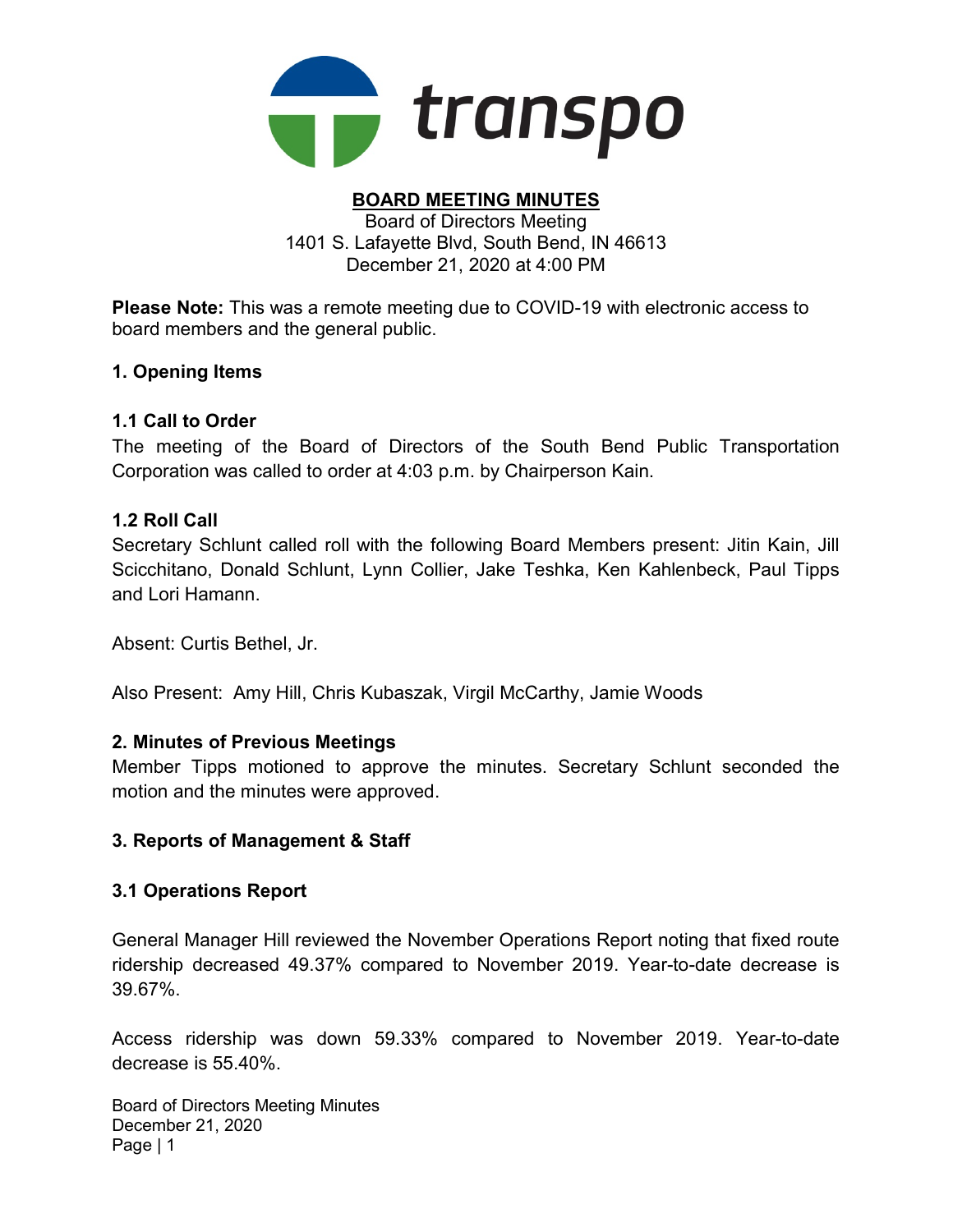The Safety Report showed one (1) preventable accident and two (2) non-preventative accidents.

The Passenger Service Reports were reviewed noting nine (9) fixed route reports were received with eight (8) complaints. Four (4) were unsubstantiated, three (3) are being monitored for future action and one (1) resulted in discipline.

Access received one (1) unsubstantiated complaint.

There was one (1) report received for Administrative Staff which was a complaint and resulted in discipline.

The full report was included in the board packet.

# 3.2 Finance Report

Controller Kubaszak reviewed the Finance Report noting that Passenger Revenue was under budget due to the COVID-19 ridership decrease and continues to be under budget for the year.

Controller Kubaszak reviewed the open Grants, Overtime and Cash Flow reports. The full report was included in the board packet.

Member Tipps asked about the overtime in the Maintenance Department. Transpo is currently hiring for an additional mechanic and there is an increase workload with the additional 5310 vehicles as Transpo services and maintains the vehicles for the grant recipients. Utilities are trending over budget for the year which is mainly due to the addition of tablets for the Access vehicles and the first full year of the scheduling and dispatching software.

Member Hamann asked about additional federal funding. Controller Kubaszak reviewed the current CARES Act funding which is supporting operational costs for both fixed route and Access service. General Manager Hill noted that APTA is advocating for additional public transportation funds; however, it appears unlikely that Transpo would receive additional funding.

# 3.3 Human Resource Report

General Manager Hill provided the HR report noting a total employee count of 113. Transpo is currently hiring for multiple full and part time positions with the full report included in the board packet.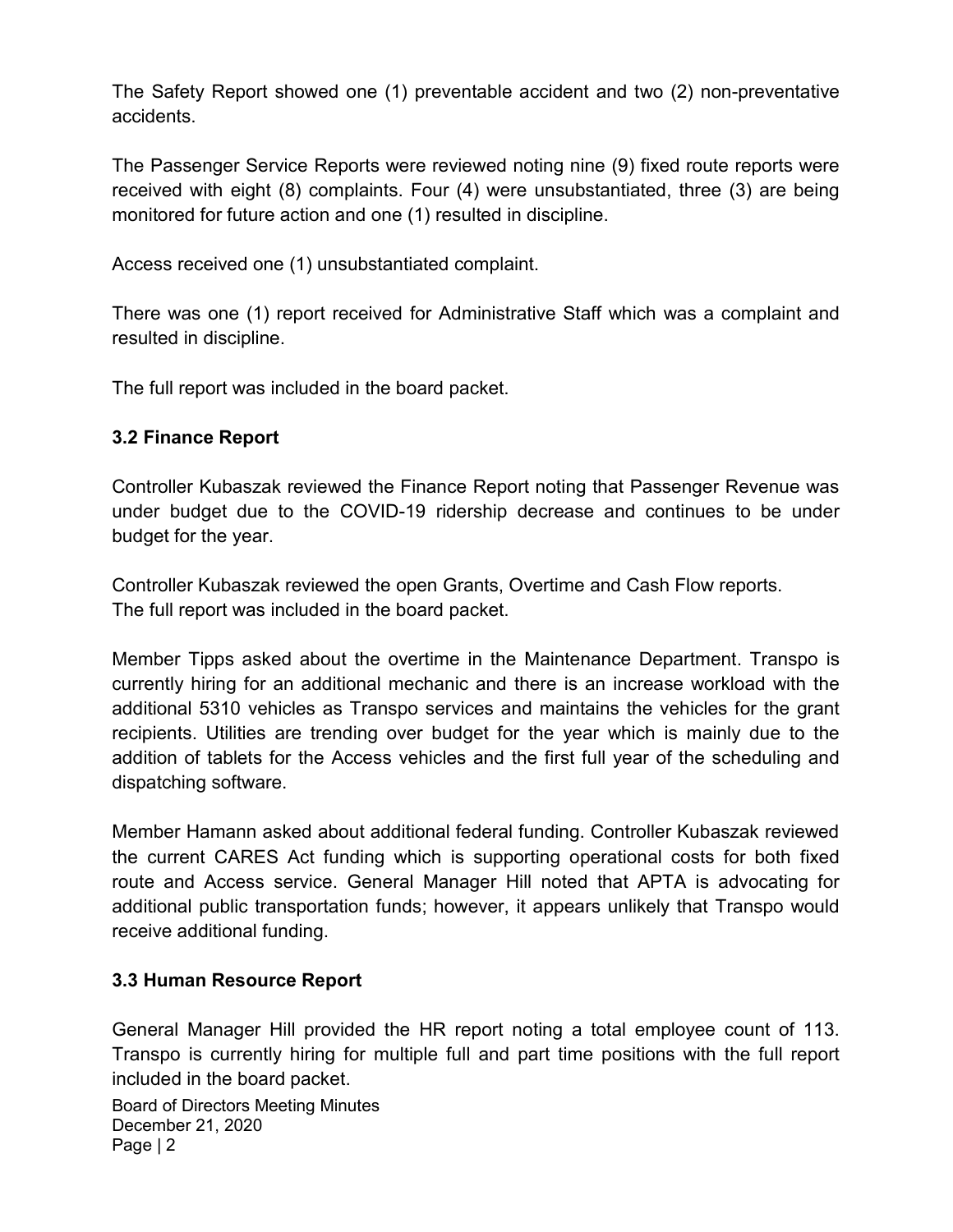### 3.4 Maintenance Report

Director McCarthy reviewed the Maintenance report noting 30 preventative maintenance inspections were completed.

The full report was included in the board packet.

### 3.5 Marketing Report

General Manager Hill provided the Marketing Report as Zac Nelson resigned from his position in November. Highlights included the increase usage of the Token Transit mobile payment option which is in the second month of the pilot program.

The full report was included in the board packet.

### 3.6 Administrative Report

General Manager Hill reviewed the Administration report highlighting the recent state legislative meetings that have taken place. All transit agencies in the state are facing cuts to the Public Mass Transportation Fund which is a concern moving forward.

She also provided an update on the Fleet Replacement Program. New Flyer is now experiencing production delays due to COVID-19. The delay results in the requirement of a newer engine to meet EPA guidelines and New Flyer will absorb the additional cost. It is now anticipated that the first new bus will arrive in March followed by two buses in April and the remaining six in May.

The full report was included in the board packet.

### 4.0 Introductions to Resolutions

### 4.1 RESOLUTION 68-2020

A RESOLUTION OF THE BOARD OF DIRECTORS OF THE SOUTH BEND PUBLIC TRANSPORTATION CORPORATION, SOUTH BEND, INDIANA APPROVING THE FINANCIAL TRANSACTIONS DURING THE MONTH OF NOVEMBER WITHIN THE CORPORATION'S CAPITAL IMPROVEMENT FUND.

**Staff Report:** Investments and payments were made from the Capital Improvement Fund during the month of November 2020. The Corporation's share, which is required by the Federal government, totaled \$46,891.16.

Vice Chairperson Scicchitano motioned to approve Resolution 68-2020, Member Tipps seconded the motion. The motion passed 8-0.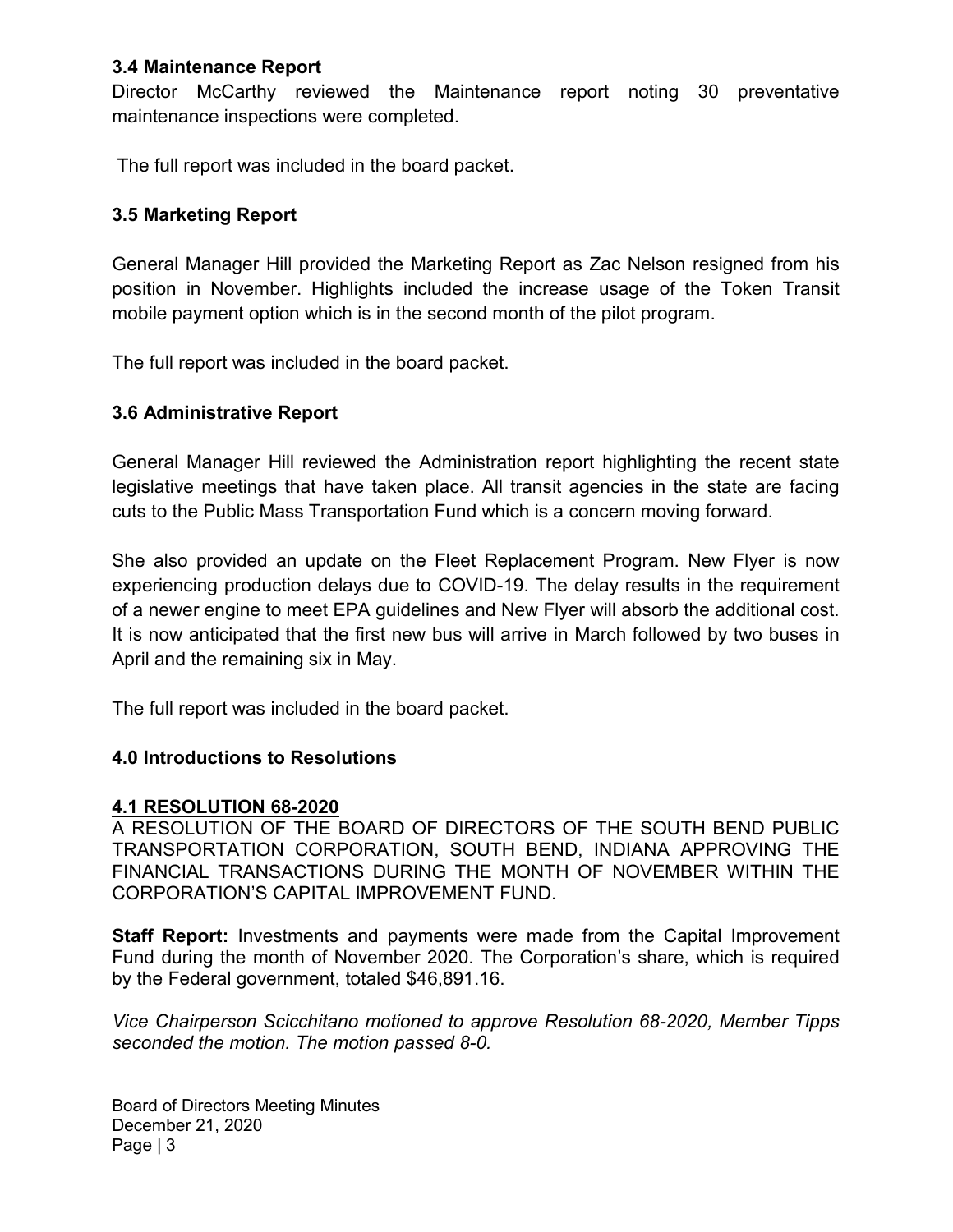# 4.2 RESOLUTION 69-2020

A RESOLUTION OF THE BOARD OF DIRECTORS OF THE SOUTH BEND PUBLIC TRANSPORTATION CORPORATION, SOUTH BEND, INDIANA APPROVING THE FINANCIAL TRANSACTIONS INCURRED DURING THE PAST THIRTY (30) DAYS OF NOVEMBER WITHIN THE CORPORATION'S PAYROLL & TRANSPORTATION FUND.

Staff Report: There were a total of 36 checks issued November 1-30 for a total disbursement of \$157,562.46.

Member Tipps motioned to approve Resolution 69-2020. Vice Chairperson Scicchitano seconded the motion. Motion passed 8-0.

### 4.3 RESOLUTION 70-2020

A RESOLUTION OF THE BOARD OF DIRECTORS OF THE SOUTH BEND PUBLIC TRANSPORTATION CORPORATION, SOUTH BEND, INDIANA AUTHORIZING MANAGEMENT TO ENTER INTO A CONTRACT FOR THE REPLACEMENT OF THE GARAGE DOORS AT THE LAFAYETTE FACILITY

Staff Report: An RFQ was issued for the replacement of up to four garage doors at the Lafayette facility as two are no longer functional. Two responsive quotes were received and staff recommends contracting with Industrial Door for the purchase of four replacement garage doors with a five-year maintenance contract.

Member Tipps asked about funding for the garage doors and it was noted the estimated project cost is \$230,000 with \$184,000 in Federal funds and \$46,000 in local funds. There is an option to utilize rubber doors which would reduce the cost; however Director McCarthy will be reviewing the option before a decision is made.

Member Collier asked about the project cost and it was explained the \$230,000 would be the maximum cost with 80% covered by Federal funds, but Transpo is hopeful the rubber door option will be a cost-effective solution to help reduce the cost.

Member Tipps motioned to approve Resolution 70-2020. Member Hamann seconded the motion. Motion passed 8-0.

# 4.4 RESOLUTION 71-2020

A RESOLUTION OF THE BOARD OF DIRECTORS OF THE SOUTH BEND PUBLIC TRANSPORTATION CORPORATION, SOUTH BEND, INDIANA AWARDING THE TAX ANTICIPATION BORROWING OF 2021